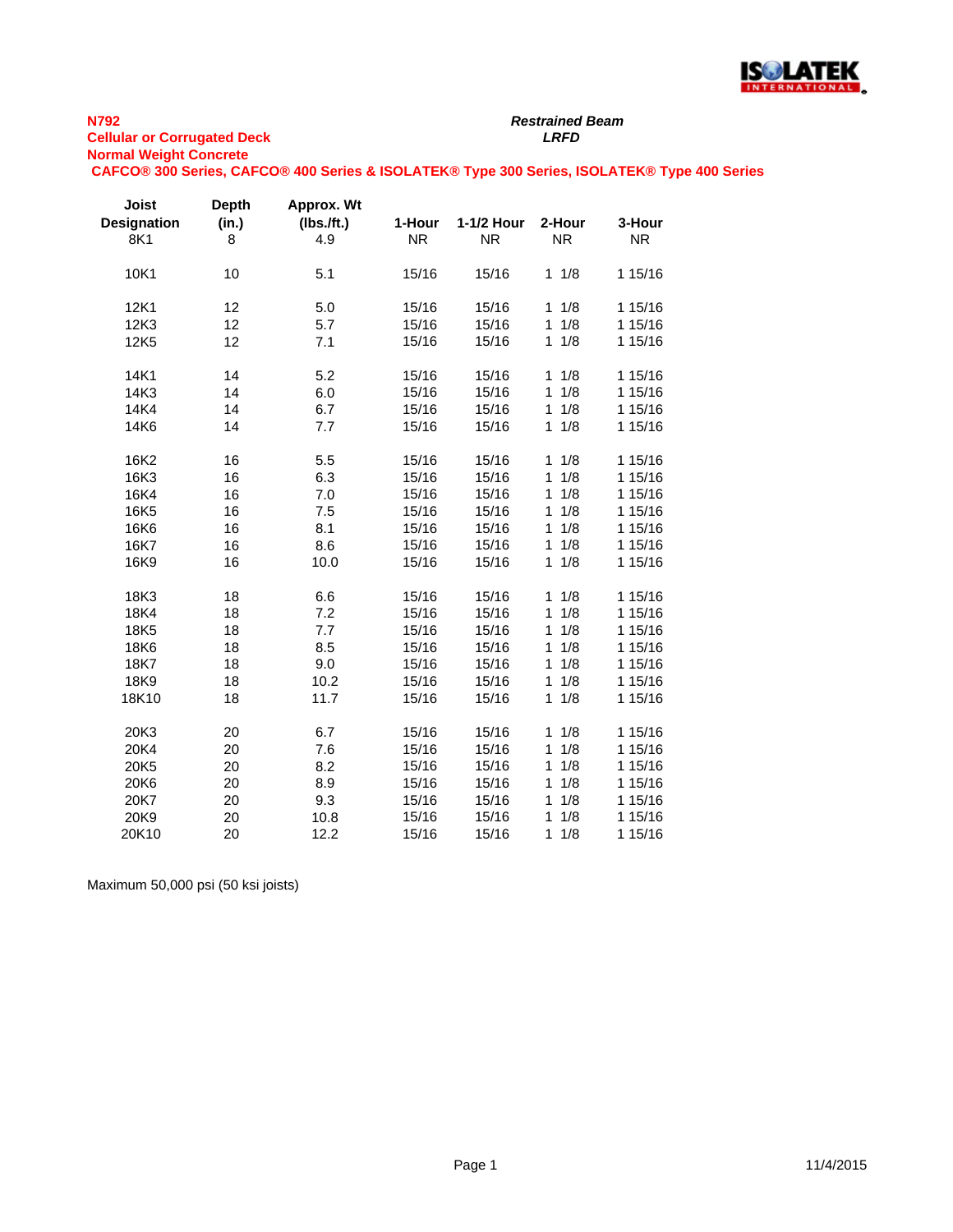

*Restrained Beam*

**CAFCO® 300 Series, CAFCO® 400 Series & ISOLATEK® Type 300 Series, ISOLATEK® Type 400 Series**

| Joist              | <b>Depth</b> | Approx. Wt |        |            |                     |         |
|--------------------|--------------|------------|--------|------------|---------------------|---------|
| <b>Designation</b> | (in.)        | (Ibs.ft.)  | 1-Hour | 1-1/2 Hour | 2-Hour              | 3-Hour  |
| 22K4               | 22           | 8.0        | 15/16  | 15/16      | 1/8<br>$\mathbf{1}$ | 1 15/16 |
| 22K5               | 22           | 8.8        | 15/16  | 15/16      | $\mathbf{1}$<br>1/8 | 1 15/16 |
| 22K6               | 22           | 9.2        | 15/16  | 15/16      | $\mathbf{1}$<br>1/8 | 1 15/16 |
| 22K7               | 22           | 9.7        | 15/16  | 15/16      | 1/8<br>1            | 1 15/16 |
| 22K9               | 22           | 11.9       | 15/16  | 15/16      | 1/8<br>1            | 1 15/16 |
| 22K10              | 22           | 12.6       | 15/16  | 15/16      | 1/8<br>$\mathbf{1}$ | 1 15/16 |
| 22K11              | 22           | 13.8       | 15/16  | 15/16      | 1/8<br>1            | 1 15/16 |
| 24K4               | 24           | 8.4        | 15/16  | 15/16      | 1/8<br>1            | 1 15/16 |
| 24K5               | 24           | 9.3        | 15/16  | 15/16      | 1<br>1/8            | 1 15/16 |
| 24K6               | 24           | 9.7        | 15/16  | 15/16      | 1/8<br>1            | 1 15/16 |
| 24K7               | 24           | 10.1       | 15/16  | 15/16      | 1/8<br>$\mathbf{1}$ | 1 15/16 |
| 24K8               | 24           | 11.5       | 15/16  | 15/16      | 1/8<br>1            | 1 15/16 |
| 24K9               | 24           | 12.0       | 15/16  | 15/16      | 1/8<br>1            | 1 15/16 |
| 24K10              | 24           | 13.1       | 15/16  | 15/16      | 1/8<br>1            | 1 15/16 |
| 24K12              | 24           | 16.0       | 15/16  | 15/16      | 1/8<br>$\mathbf{1}$ | 1 15/16 |
|                    |              |            |        |            |                     |         |
| 26K5               | 26           | 9.8        | 15/16  | 15/16      | 1/8<br>1            | 1 15/16 |
| 26K6               | 26           | 10.6       | 15/16  | 15/16      | 1/8<br>$\mathbf{1}$ | 1 15/16 |
| 26K7               | 26           | 10.9       | 15/16  | 15/16      | 1/8<br>1            | 1 15/16 |
| 26K8               | 26           | 12.1       | 15/16  | 15/16      | 1/8<br>1            | 1 15/16 |
| 26K9               | 26           | 12.2       | 15/16  | 15/16      | 1/8<br>1            | 1 15/16 |
| 26K10              | 26           | 13.8       | 15/16  | 15/16      | 1/8<br>$\mathbf{1}$ | 1 15/16 |
| 26K12              | 26           | 16.6       | 15/16  | 15/16      | 1/8<br>$\mathbf{1}$ | 1 15/16 |
| 28K6               | 28           | 11.4       | 15/16  | 15/16      | 1/8<br>$\mathbf{1}$ | 1 15/16 |
| 28K7               | 28           | 11.8       | 15/16  | 15/16      | 1/8<br>1            | 1 15/16 |
| 28K8               | 28           | 12.7       | 15/16  | 15/16      | 1/8<br>1            | 1 15/16 |
| 28K9               | 28           | 13.0       | 15/16  | 15/16      | 1/8<br>1            | 1 15/16 |
| 28K10              | 28           | 14.3       | 15/16  | 15/16      | 1/8<br>$\mathbf{1}$ | 1 15/16 |
| 28K12              | 28           | 17.1       | 15/16  | 15/16      | 1/8<br>$\mathbf{1}$ | 1 15/16 |
|                    |              |            |        |            |                     |         |
| 30K7               | 30           | 12.3       | 15/16  | 15/16      | 1/8<br>$\mathbf{1}$ | 1 15/16 |
| 30K8               | 30           | 13.2       | 15/16  | 15/16      | 1/8<br>1            | 1 15/16 |
| 30K9               | 30           | 13.4       | 15/16  | 15/16      | $\mathbf{1}$<br>1/8 | 1 15/16 |
| 30K10              | 30           | 15.0       | 15/16  | 15/16      | 1/8<br>1            | 1 15/16 |
| 30K11              | 30           | 16.4       | 15/16  | 15/16      | 1/8<br>$\mathbf{1}$ | 1 15/16 |
| 30K12              | 30           | 17.6       | 15/16  | 15/16      | 1/8<br>1            | 1 15/16 |
| 18LH02             | 18           | 10         | 15/16  | 15/16      | 1/8<br>$\mathbf{1}$ | 1 15/16 |
| 18LH03             | 18           | 11         | 15/16  | 15/16      | 1/8<br>1            | 1 15/16 |
| 18LH04             | 18           | 12         | 15/16  | 15/16      | $\mathbf{1}$<br>1/8 | 1 15/16 |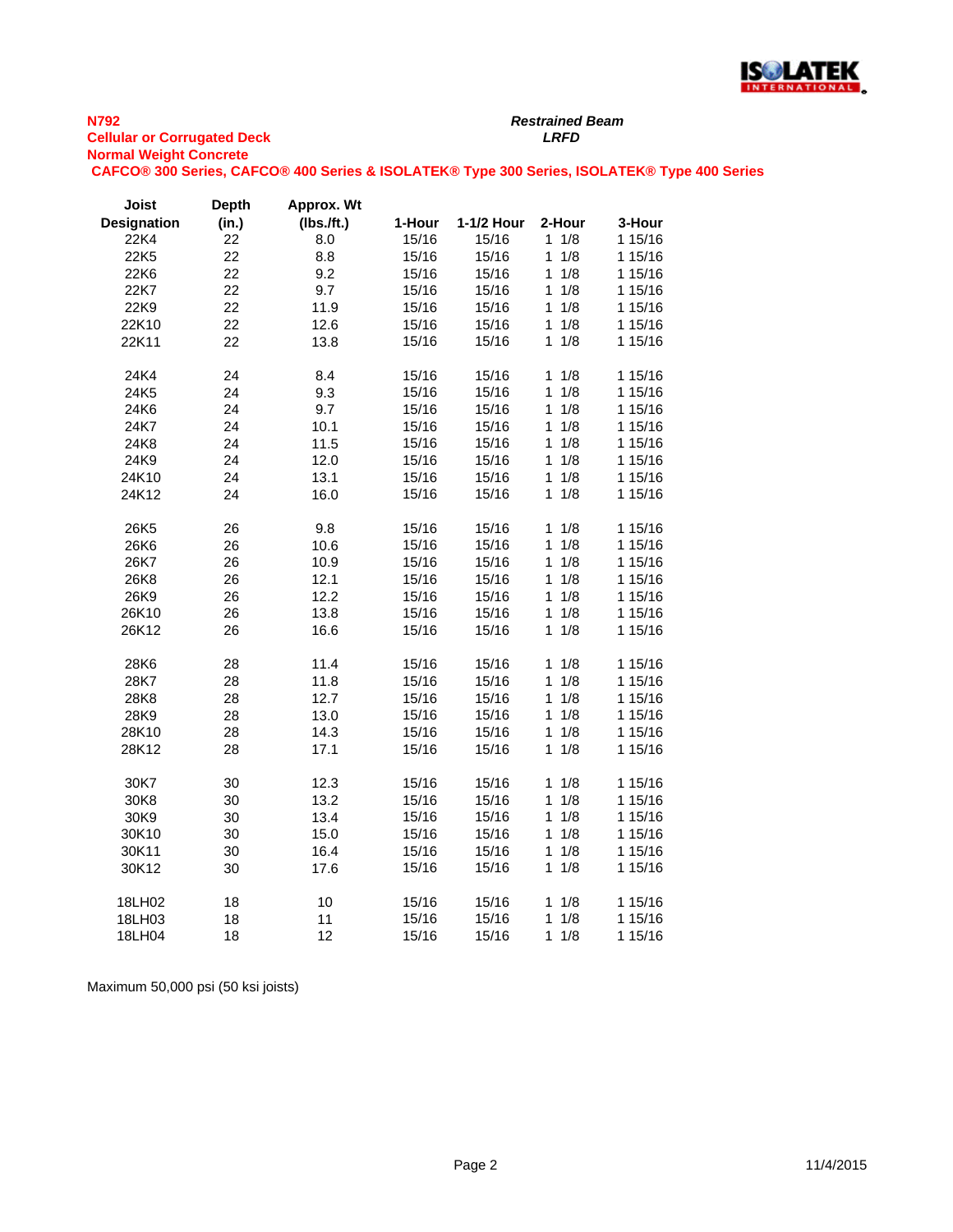

**CAFCO® 300 Series, CAFCO® 400 Series & ISOLATEK® Type 300 Series, ISOLATEK® Type 400 Series**

*Restrained Beam*

| <b>Joist</b>       | <b>Depth</b> | Approx. Wt |        |            |                     |         |
|--------------------|--------------|------------|--------|------------|---------------------|---------|
| <b>Designation</b> | (in.)        | (lbs.ft.)  | 1-Hour | 1-1/2 Hour | 2-Hour              | 3-Hour  |
| 18LH05             | 18           | 15         | 15/16  | 15/16      | $1 \t1/8$           | 1 15/16 |
| 18LH06             | 18           | 15         | 15/16  | 15/16      | 1/8<br>1            | 1 15/16 |
| 18LH07             | 18           | 17         | 15/16  | 15/16      | 1/8<br>1            | 1 15/16 |
| 18LH08             | 18           | 19         | 15/16  | 15/16      | 1/8<br>1            | 1 15/16 |
| 18LH09             | 18           | 21         | 15/16  | 15/16      | 1/8<br>1.           | 1 15/16 |
| 20LH02             | 20           | 10         | 15/16  | 15/16      | 1/8<br>$\mathbf{1}$ | 1 15/16 |
| 20LH03             | 20           | 11         | 15/16  | 15/16      | 1<br>1/8            | 1 15/16 |
| 20LH04             | 20           | 12         | 15/16  | 15/16      | 1/8<br>1            | 1 15/16 |
| 20LH05             | 20           | 14         | 15/16  | 15/16      | 1/8<br>$\mathbf{1}$ | 1 15/16 |
| 20LH06             | 20           | 15         | 15/16  | 15/16      | 1/8<br>1            | 1 15/16 |
| 20LH07             | 20           | 17         | 15/16  | 15/16      | 1/8<br>1            | 1 15/16 |
| 20LH08             | 20           | 19         | 15/16  | 15/16      | 1/8<br>1            | 1 15/16 |
| 20LH09             | 20           | 21         | 15/16  | 15/16      | 1/8<br>1            | 1 15/16 |
| 20LH10             | 20           | 23         | 15/16  | 15/16      | 1/8<br>1            | 1 15/16 |
| 24LH03             | 24           | 11         | 15/16  | 15/16      | 1/8<br>1            | 1 15/16 |
| 24LH04             | 24           | 12         | 15/16  | 15/16      | 1<br>1/8            | 1 15/16 |
| 24LH05             | 24           | 13         | 15/16  | 15/16      | 1/8<br>1            | 1 15/16 |
| 24LH06             | 24           | 16         | 15/16  | 15/16      | 1/8<br>$\mathbf{1}$ | 1 15/16 |
| 24LH07             | 24           | 17         | 15/16  | 15/16      | 1/8<br>1            | 1 15/16 |
| 24LH08             | 24           | 18         | 15/16  | 15/16      | 1/8<br>1            | 1 15/16 |
| 24LH09             | 24           | 21         | 15/16  | 15/16      | 1/8<br>1            | 1 15/16 |
| 24LH10             | 24           | 23         | 15/16  | 15/16      | 1/8<br>1            | 1 15/16 |
| 24LH11             | 24           | 25         | 15/16  | 15/16      | 1/8<br>1            | 1 15/16 |
| 28LH05             | 28           | 13         | 15/16  | 15/16      | 1/8<br>$\mathbf{1}$ | 1 15/16 |
| 28LH06             | 28           | 16         | 15/16  | 15/16      | $\mathbf{1}$<br>1/8 | 1 15/16 |
| 28LH07             | 28           | 17         | 15/16  | 15/16      | 1/8<br>$\mathbf{1}$ | 1 15/16 |
| 28LH08             | 28           | 18         | 15/16  | 15/16      | 1/8<br>1            | 1 15/16 |
| 28LH09             | 28           | 21         | 15/16  | 15/16      | 1<br>1/8            | 1 15/16 |
| 28LH10             | 28           | 23         | 15/16  | 15/16      | 1/8<br>1            | 1 15/16 |
| 28LH11             | 28           | 25         | 15/16  | 15/16      | 1/8<br>1            | 1 15/16 |
| 28LH12             | 28           | 27         | 15/16  | 15/16      | 1/8<br>1            | 1 15/16 |
| 28LH13             | 28           | 30         | 15/16  | 15/16      | 1/8<br>1            | 1 15/16 |
| 32LH06             | 32           | 14         | 15/16  | 15/16      | $\mathbf{1}$<br>1/8 | 1 15/16 |
| 32LH07             | 32           | 16         | 15/16  | 15/16      | 1<br>1/8            | 1 15/16 |
| 32LH08             | 32           | 17         | 15/16  | 15/16      | 1/8<br>1            | 1 15/16 |
| 32LH09             | 32           | 21         | 15/16  | 15/16      | 1/8<br>1            | 1 15/16 |
| 32LH10             | 32           | 21         | 15/16  | 15/16      | 1<br>1/8            | 1 15/16 |
| 32LH11             | 32           | 24         | 15/16  | 15/16      | 1/8<br>1            | 1 15/16 |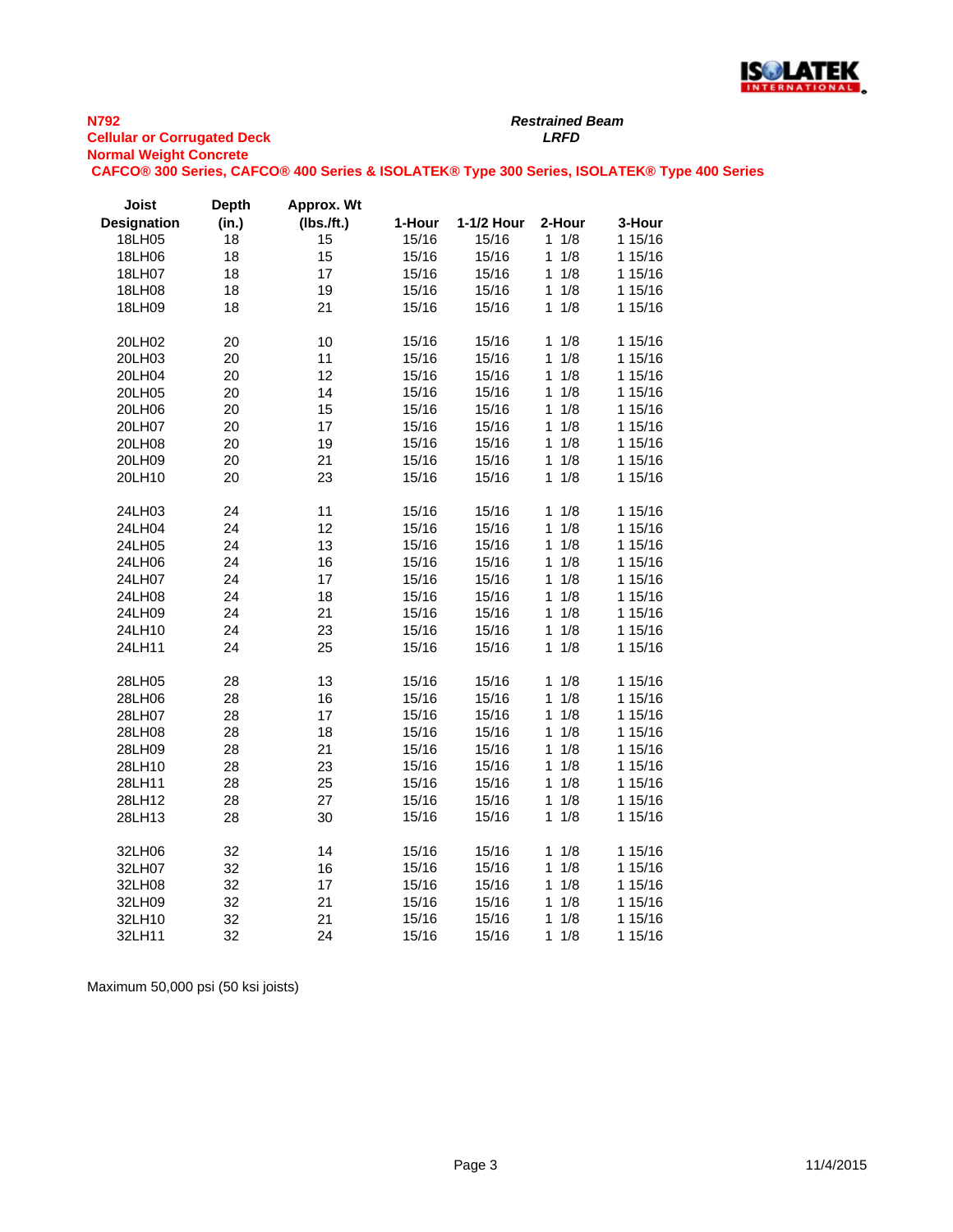

**CAFCO® 300 Series, CAFCO® 400 Series & ISOLATEK® Type 300 Series, ISOLATEK® Type 400 Series**

*Restrained Beam*

| <b>Joist</b>       | <b>Depth</b> | Approx. Wt |        |            |                     |         |
|--------------------|--------------|------------|--------|------------|---------------------|---------|
| <b>Designation</b> | (in.)        | (Ibs.ft.)  | 1-Hour | 1-1/2 Hour | 2-Hour              | 3-Hour  |
| 32LH12             | 32           | 27         | 15/16  | 15/16      | $1 \t1/8$           | 1 15/16 |
| 32LH13             | 32           | 30         | 15/16  | 15/16      | $\mathbf{1}$<br>1/8 | 1 15/16 |
| 32LH14             | 32           | 33         | 15/16  | 15/16      | 1/8<br>1            | 1 15/16 |
| 32LH15             | 32           | 35         | 15/16  | 15/16      | 1/8<br>1            | 1 15/16 |
|                    |              |            |        |            |                     |         |
| 36LH07             | 36           | 16         | 15/16  | 15/16      | 1/8<br>1            | 1 15/16 |
| 36LH08             | 36           | 18         | 15/16  | 15/16      | 1/8<br>$\mathbf{1}$ | 1 15/16 |
| 36LH09             | 36           | 21         | 15/16  | 15/16      | 1/8<br>1            | 1 15/16 |
| 36LH10             | 36           | 21         | 15/16  | 15/16      | 1/8<br>1            | 1 15/16 |
| 36LH11             | 36           | 23         | 15/16  | 15/16      | 1/8<br>1            | 1 15/16 |
| 36LH12             | 36           | 25         | 15/16  | 15/16      | 1/8<br>$\mathbf{1}$ | 1 15/16 |
| 36LH13             | 36           | 30         | 15/16  | 15/16      | 1/8<br>1            | 1 15/16 |
| 36LH14             | 36           | 36         | 15/16  | 15/16      | 1/8<br>$\mathbf{1}$ | 1 15/16 |
| 36LH15             | 36           | 36         | 15/16  | 15/16      | 1/8<br>$\mathbf 1$  | 1 15/16 |
|                    |              |            |        |            |                     |         |
| 40LH08             | 40           | 16         | 15/16  | 15/16      | 1/8<br>1            | 1 15/16 |
| 40LH09             | 40           | 21         | 15/16  | 15/16      | 1/8<br>1            | 1 15/16 |
| 40LH10             | 40           | 21         | 15/16  | 15/16      | 1/8<br>$\mathbf{1}$ | 1 15/16 |
|                    |              |            |        | 15/16      | 1/8<br>1            | 1 15/16 |
| 40LH11             | 40           | 22         | 15/16  |            |                     |         |
| 40LH12             | 40           | 25         | 15/16  | 15/16      | 1/8<br>1            | 1 15/16 |
| 40LH13             | 40           | 30         | 15/16  | 15/16      | 1/8<br>1            | 1 15/16 |
| 40LH14             | 40           | 35         | 15/16  | 15/16      | 1/8<br>$\mathbf{1}$ | 1 15/16 |
| 40LH15             | 40           | 36         | 15/16  | 15/16      | 1/8<br>$\mathbf{1}$ | 1 15/16 |
| 40LH16             | 40           | 42         | 15/16  | 15/16      | $\mathbf{1}$<br>1/8 | 1 15/16 |
|                    |              |            |        |            |                     |         |
| 44LH09             | 44           | 19         | 15/16  | 15/16      | 1/8<br>1            | 1 15/16 |
| 44LH10             | 44           | 21         | 15/16  | 15/16      | 1/8<br>$\mathbf{1}$ | 1 15/16 |
| 44LH11             | 44           | 22         | 15/16  | 15/16      | 1/8<br>1            | 1 15/16 |
| 44LH12             | 44           | 25         | 15/16  | 15/16      | 1/8<br>1            | 1 15/16 |
| 44LH13             | 44           | 30         | 15/16  | 15/16      | $\mathbf{1}$<br>1/8 | 1 15/16 |
| 44LH14             | 44           | 31         | 15/16  | 15/16      | 1/8<br>1            | 1 15/16 |
| 44LH15             | 44           | 36         | 15/16  | 15/16      | 1/8<br>1            | 1 15/16 |
| 44LH16             | 44           | 42         | 15/16  | 15/16      | 1/8<br>$\mathbf{1}$ | 1 15/16 |
| 44LH17             | 44           | 47         | 15/16  | 15/16      | 1/8<br>$\mathbf{1}$ | 1 15/16 |
|                    |              |            |        |            |                     |         |
| 48LH10             | 48           | 21         | 15/16  | 15/16      | 1/8<br>1            | 1 15/16 |
| 48LH11             | 48           | 22         | 15/16  | 15/16      | 1/8<br>1            | 1 15/16 |
| 48LH12             | 48           | 25         | 15/16  | 15/16      | 1/8<br>1            | 1 15/16 |
| 48LH13             | 48           | 29         | 15/16  | 15/16      | $1 \t1/8$           | 1 15/16 |
| 48LH14             | 48           | 32         | 15/16  | 15/16      | $1 \t1/8$           | 1 15/16 |
| 48LH15             | 48           | 36         | 15/16  | 15/16      | 1/8<br>$\mathbf{1}$ | 1 15/16 |
| 48LH16             | 48           | 42         | 15/16  | 15/16      | 1/8<br>$\mathbf{1}$ | 1 15/16 |
| 48LH17             | 48           | 47         | 15/16  | 15/16      | $1 \t1/8$           | 1 15/16 |
|                    |              |            |        |            |                     |         |
| 52DLH10            | 52           | 25         | 15/16  | 15/16      | $1 \t1/8$           | 1 15/16 |
| 52DLH11            | 52           | 26         | 15/16  | 15/16      | $1 \t1/8$           | 1 15/16 |